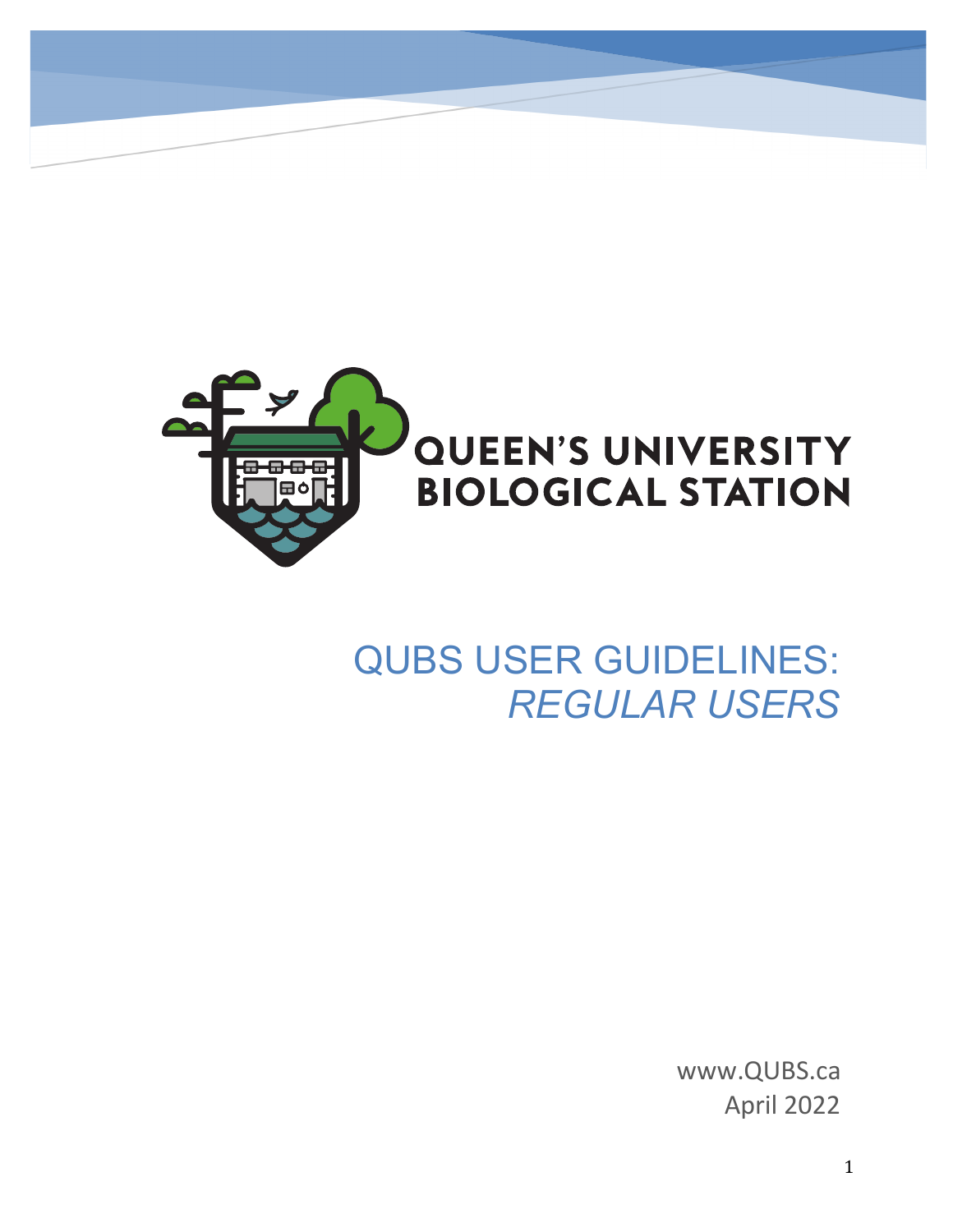# **QUEEN'S UNIVERSITY BIOLOGICAL STATION**

# **USER GUIDE FOR 'REGULARS'**

This User Guide outlines matters of safety, QUBS procedures and policy governing use of the field station. Users must read this guide and understand its provisions. This is not a trivial matter. All QUBS users must co-operate in ensuring a safe and productive facility. All users will be required to read and abide by the provisions of this guide.

# **Table of Contents**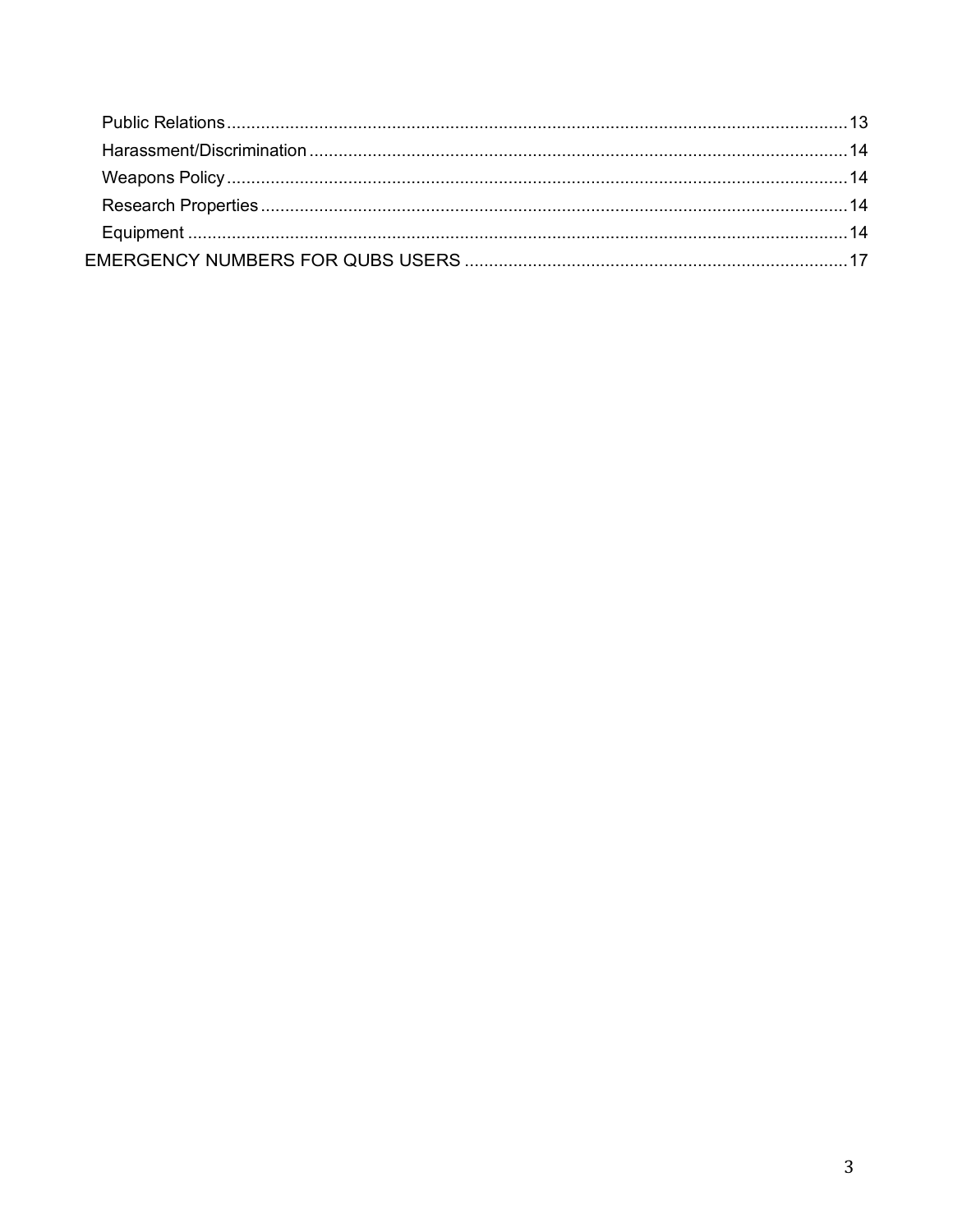#### **QUBS Website**

This guide and general information is also available at www.qubs.ca

#### **History**

Queen's University Biological Station (QUBS) was established in 1945 when Dr. Wes Curran purchased the point on Lake Opinicon from the Acton family on behalf of the University. Some of the buildings on Queen's Point were erected in the period 1946-1948, notably the boathouse, Trilab and the "Bunkie Junior" cabins. Development has continued since that time, with a field station facility of some 30+ buildings - living accommodations, food service space, labs, library, aquarium, computing equipment etc. In spring 2000, the new Raleigh J. Robertson Biodiversity Centre was completed, replacing the old lodge as our central services building. The Jessie V. Deslauriers Center for Biology established in 2014 houses the Jack Hambleton library, Fowler Herbarium and three lab spaces. A number of property acquisitions have also taken place: Sheep Island (1950), Hughson Tract (1976), expansion of the main QUBS site by purchase from the Curtis family (1985), Skycroft Tract (1986), Eastern half of Cow Island (1988), Cape-Sauriol Environmental Studies Area (1989), Pangman Conservation Reserve (1994), Bracken Tract (1994), Moores Tract (1995),Crabbe Property (1999), Massassauga Road Property (2001-2003), Boston Wildlands (2004), Reid Property (2008), MacLean Place (2009), Bowen Property (2013), Jones Property (2013), Elbow Lake (2013), Hammond Property (2018) and Hughson Farm (2018). Presently, QUBS owns or co-owns over 3300 hectares (about 8,154 acres) of land. In addition, QUBS has an agreement property, the James H Fullard Nature Reserve (2010) and Warren Property (2022), with Rideau Waterway Land Trust and Nature Conservancy of Canada. With such a large land-base, QUBS properties form a significant conservation presence in the Rideau Lakes/Frontenac Axis area. QUBS properties are located in the Frontenac Arch Biosphere, a UNESCO World Biosphere Reserve, in addition due to the location on Opinicon Lake, it is part of the Rideau Canal, a UNESCO World Heritage site.

The Biological Station provides living and laboratory facilities close to field study sites for teaching and research in field biology. The QUBS mandate is to provide quality opportunities for teaching and research in biology and the environmental sciences. QUBS facilitates both teaching and research by providing the logistical support for these activities. Originally a teaching facility, QUBS has increased its research activities since the fifties. Both education and research are important mandates of QUBS. Currently, involvement with the Ontario Universities Program in Field Biology (www.oupfb.ca) and research programs of researchers from a wide variety of institutions makes QUBS a vital, interesting site for field biology. In addition, QUBS offers its own outreach programming in the form public events and currently hosts a variety of field trips and small conferences each year. In recent years, public outreach has become an important part of activities at the field station (Open House, Community Newsletter, seminars, website etc.), and specifically at our primary outreach campus at Elbow Lake Environmental Education Centre (www.elbowlakecentre.ca) which was established in 2011. Queen's University provides a portion of the financial support for the Biological Station and its operation, however revenue generation via user and outreach programming fees supports a significant portion of the QUBS operational costs.

In most years, researchers from many Canadian universities, as well as international researchers, conduct studies at QUBS. This diversity of users contributes to a healthy atmosphere of inquiry into a wide array of research topics.

#### **Administration**

QUBS is administered as part of the Faculty of Arts & Science, Queen's University. The cascade of responsibility for operations is as follows: Dean, Faculty of Arts and Science; QUBS Director, Dr. Stephen Lougheed; Associate Director, Dr. Shelley Arnott; QUBS Senior Manager, Sonia Nobrega; QUBS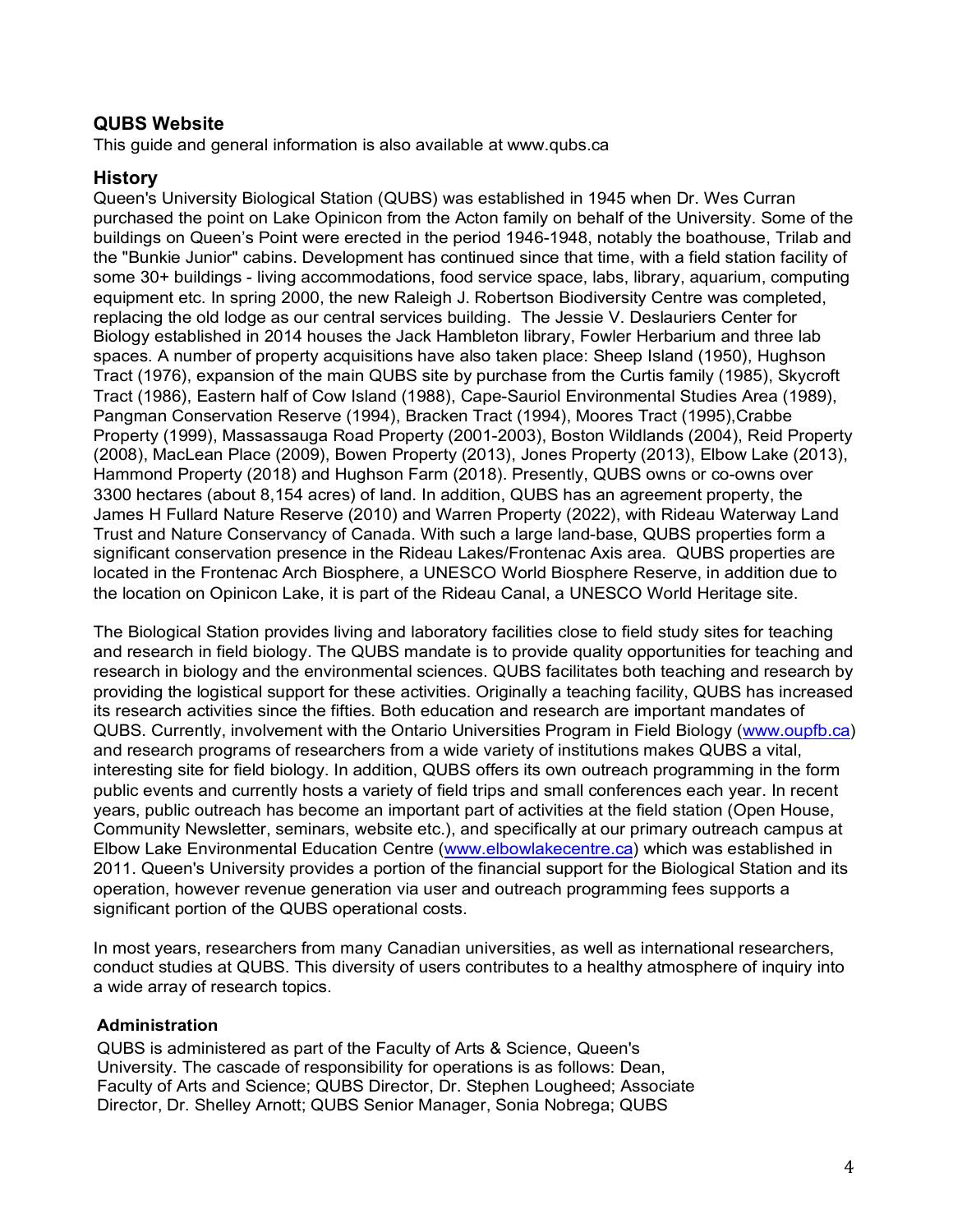Opinicon Operations & Stewardship Manager, Aaron Zolderdo, Elbow Lake Operations & Maintenance Coordinator, Adam Morcom. Staffing also includes Maintenance Assistant, Rod Green, Outreach & Teaching Coordinator, Emily Verhoek, Indigenous Knowledge-STEM Program Coordinator, Alice Johnston, and Kitchen Manager, Veronika Jaspers-Fayer. The Director and Managers are responsible for day-to-day operation of the facility and collaborate on planning, reservations and all aspects of general operation. Accounting is handled through Jan McGraa, Department Assistant, Department of Biology.

The Dean of Arts & Science and Director of QUBS are also advised by an established Advisory Committee.

#### **Reservations**

*Research:* QUBS is available to any researcher subject to limitations of space. The Director or Managers can provide a description of facilities, current fees and procedures. Each researcher must complete an Application for Lab Space and Accommodation and a QUBS Research Application (all pertinent info is available on the QUBS website; https://www.qubs.ca/booking/applications). An application for space must be submitted each year if researchers wish to reside onsite during their field season. Applications are typically requested by 1 April. On review of all applications, a preliminary space assignment is issued, along with estimated costs of the proposed research and an invoice for a first billing (deposit). Upon receipt of the deposit, a final allotment of space will be made. It is the responsibility of the supervising researcher to ensure that appropriate review committee approval has been met (e.g. animal care, ethics, field safety etc.).

Prior to arrival at QUBS Principal Investigators will be required to provide copies (for QUBS and Queen's Animal Care Committee) of animal care approvals and standard operating procedures approved by their home university and copies of necessary permits to carry out animal work at QUBS.

In addition, Queen's University Principal Investigators must file the appropriate documents relating to the Off-Campus Activity Safety Policy (OCASP). Under OCASP, QUBS is considered off-campus, so safety-planning records must be filed and approved before arrival at QUBS. OCASP info is available at http://www.safety.queensu.ca/ocasp/ocasp2.htm

Certain proposals may be inappropriate for QUBS because of safety considerations, biohazards, impacts on natural populations, conflict with established programs or space limitations. QUBS management reserves the right to refuse proposals that are deemed inappropriate for the site.

*Teaching*: Field courses are planned at the annual meeting of the Ontario Universities Program in Field Biology (OUPFB; www.oupfb.ca) in December. Proposals for OUPFB offerings should be sent to the Director or Managers in advance of this meeting. Proposals for field courses distinct from OUPFB modules should also be made to the Director or Senior Manager. These will be approved subject to space limitations. OCASP planning and approval is also required for field courses. Other teaching activities (e.g. field trips associated with university courses) should be approved by the Director or Senior Manager well in advance.

*Conference Use*: This type of use is negotiated with the Director or Senior Manager. Fees for summer conference use are listed in QUBS fee schedule (https://qubs.ca/booking). Fees for conferences at other times are assessed dependent upon facilities used, space and amenities required and number of participants.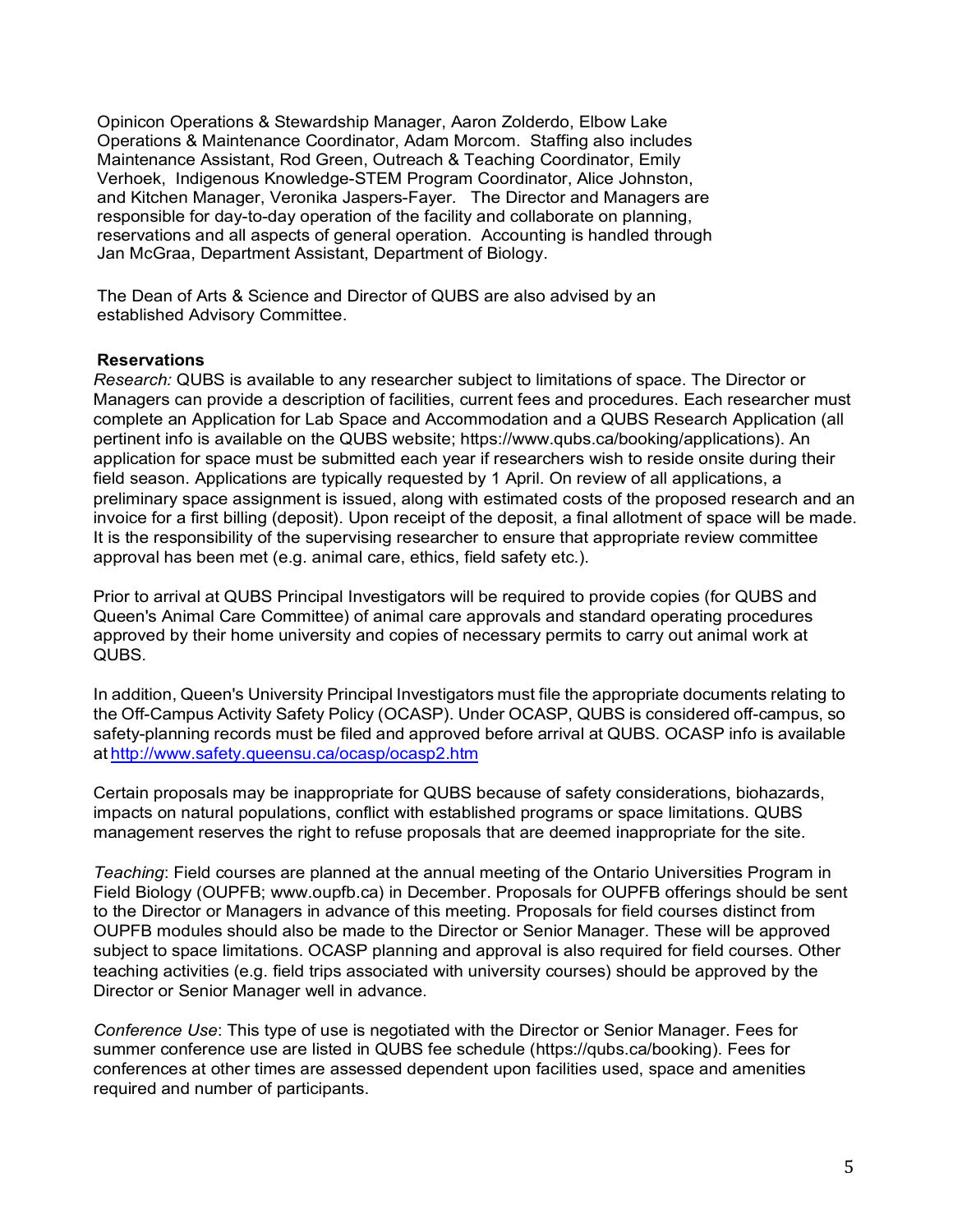*Guests*: Short-term visitors are welcome at QUBS. The Opinicon Operation & Stewardship Manager must be notified to ensure space availability and to facilitate records-keeping and billing. Details of guest use (meals) must be entered by the host on the visitor/guest sign in sheet in the Raleigh J. Robertson Biodiversity Centre.

*Other Uses*: Uses other than those outlined above may be permitted. Contact the Director or Senior Manager.

#### **Arrival at QUBS**

Immediately upon arrival at QUBS. A staff member (Operations or Senior Manager), will show you to accommodations/lab space/equipment allocated for your use. A copy of the QUBS User Guide is available on request. Familiarize yourself with the guide (on-line or paper version) and use it for reference during your stay. The Operation & Stewardship Manager will obtain personal data from each user (via an online User Form): name, affiliation, supervisor, emergency contact information, special medical conditions, allergies etc. In addition, he will review billing procedures for costs incurred during your stay. If required, he will also outline duties expected under a chores agreement.

*Maps*: GIS maps are available on the QUBS website. If you require a more detailed or specific mapped area, please contact QUBS staff.

*Health and Safety*: The foremost concern of QUBS staff is a healthy and safe living/working environment at the field station. QUBS users must abide by the safety guidelines outlined herein and assist staff with all health and safety matters. Fieldwork does entail some risk. QUBS users must be aware of these inherent risks and endeavour to make assistants and co-workers aware of risk factors. In conjunction with QUBS staff, plans must be put in place to minimize risks to field workers. Each lab must conduct a risk assessment session prior to fieldwork and develop a group-specific operations plan for safe fieldwork. The QUBS Opinicon Campus safety officer is the Operations & Stewardship Manager, Aaron Zolderdo. QUBS is serviced by the 911 emergency system. Dialing 911 gives access to fire, ambulance and police services.

If you call 911, you will need to report the municipal address for QUBS: QUBS Municipal Address: 280 Queen's University Road, Township of Rideau Lakes, South Crosby Ward (about 1 mile west of Chaffey's Lock off the Opinicon Road).

#### **Emergency Fire Procedure**

Upon detection of a fire, prime concern is for personal safety. Immediately evacuate the affected building. Proceed to nearest exit, shouting "FIRE, FIRE, FIRE". Make sure that everyone is out of the building. Ring the alarm bell outside the Raleigh J. Robertson Biodiversity Centre (hereafter the "Operations Centre") and continue ringing to alert all station users (the Operations Centre has automatic alarms in case of fire in that building). Call the local Fire Department immediately using 911, and notify QUBS management as soon as possible. Assemble in the open area immediately in front of the Operations Centre for head count and further instructions. Principal investigators should always know the whereabouts of their workers and should assist QUBS staff in accounting for everyone.

QUBS is provided with smoke detectors and fire extinguishers in all accommodations, and carbon monoxide detectors in major accommodations (i.e., cottages with gas/oil heating systems). The Operations Centre and Jessie V. Deslauriers Centre for Biology have hardwired fire alarm systems, equipped with emergency backup lightening and audible danger alarms. Familiarize yourself with the warning devices, extinguishers and exits in your living/workspace. However, it is not expected that QUBS users be firefighters. IF the fire is a minor one (a fire less than 1 m<sup>3</sup>) and IF you know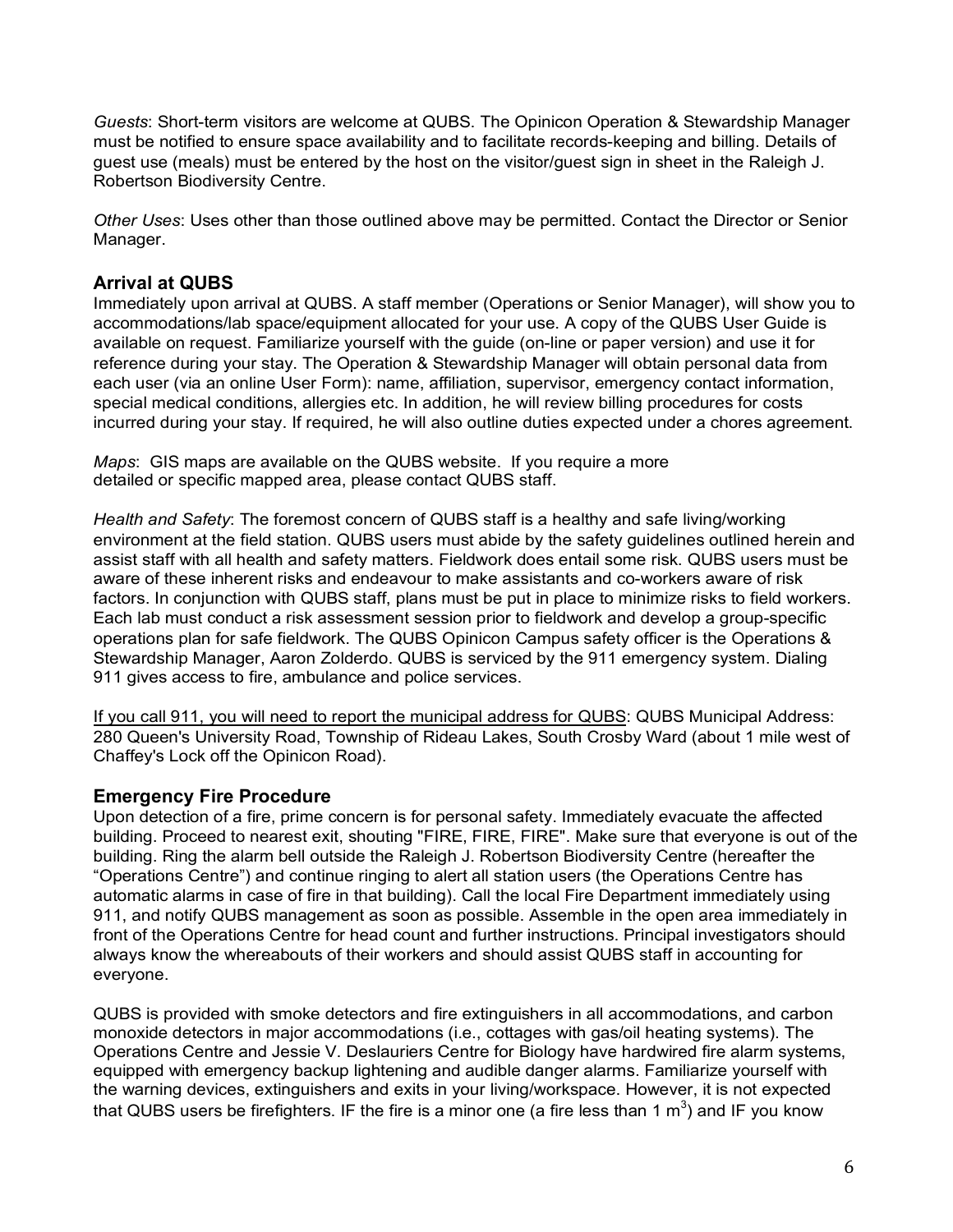how to use a fire extinguisher and IF you have an exit at your back and IF you are sure you can extinguish the fire, then DO SO. If you have ANY doubts, commence emergency fire procedures as outlined above. Property can be replaced, lives cannot. DO NOT TAKE CHANCES. QUBS has a portable fire pump for firefighting and staff are trained in its use. This will be used when practicable to contain fires until the arrival of the local fire department. Fire Safety equipment is routinely inspected. However, if you should notice defects or missing equipment (i.e., your work/living space is missing a fire extinguisher), notify QUBS staff at once.

Fireplaces are present in several buildings at QUBS. However, only the woodstove in Keast Cottage and in the RJR Biodiversity Centre can be used. Treat all fires in fireplaces with extreme caution. NEVER leave a fire unattended. Outdoor fires may be permitted IF conditions are suitable. Outdoor fires will not be permitted under windy or dry conditions or when outdoor burning bans are in place or when such activity interferes with work/sleep schedules of QUBS residents. Please speak with QUBS management for access to designated outdoor fire pits and firewood.

Smoking: As part of the university's focus on fostering a culture of wellbeing at Queen's, smoking, vaping, and the use of tobacco products is banned from its Canadian campuses and properties as of June 1, 2019. At QUBS, there will be no smoking inside ANY building or property. For safety reasons, there will be no smoking in boats, station vehicles or in the vicinity of the boathouse and gas shed. Smoking must be done out-of-doors and off Queen's property. When smoking out-of-doors, be careful not to create a fire hazard in the woods. Do not dispose of butts on the grounds.

#### **Meals**

Meals are served buffet-style in the RJR BioDiversity Centre. Station users are expected to bus their own dishes to the racks beside the sinks. Normal meal hours are: Breakfast 07:30-08:30; Lunch 12:00-13:00; Dinner 17:30-18:30. The bell outside the Operations Centre will toll to announce the start of meal hours. Meals will not be served at other hours unless specified by QUBS management. On most Sundays, brunch is served. When scheduled, brunch will run from 10:00-13:00. Meals are prepared to provide a balanced, healthy diet. Normally, vegetarian meals are interspersed with the regular menu.

Alternatives to meats are generally available for strict vegetarians. In case of a food allergy or dietary restriction, the kitchen staff should be notified in advance. If an individual user requires or desires specialized foods, they must provide these on their own. For field researchers, a box lunch is available with 24 hr. notice. Kitchen and food storage areas are off-limits for QUBS users. Do not remove equipment from the kitchen. Do not help yourself to foodstuffs in fridges or freezers. Doing so will be viewed as petty theft with reprisals. Snacks will be placed on serving counter or out in the servery.

Coffee and tea are always available. For early risers, space will be designated for early breakfast food in an accessible special diets fridge (hereafter the "Birder Fridge"). Do not store/chill alcoholic beverages in the Birder Fridge. Keep food and beverage counters clean. Suggestions for menus are always welcome.

# **Drinking Water**

Safe drinking water from a well is provided only to the Operations Centre, White House, and the Phelan Cottage. All other cottages and labs are supplied with untreated water (either directly from the lake or untested well). The well supply is tested all year round for contaminants. Lake water and untested well water is suitable for washing and showering, not for drinking. Blue jugs in the kitchens of cottages contain safe drinking water. Fill these at the Operations Centre or notify QUBS staff as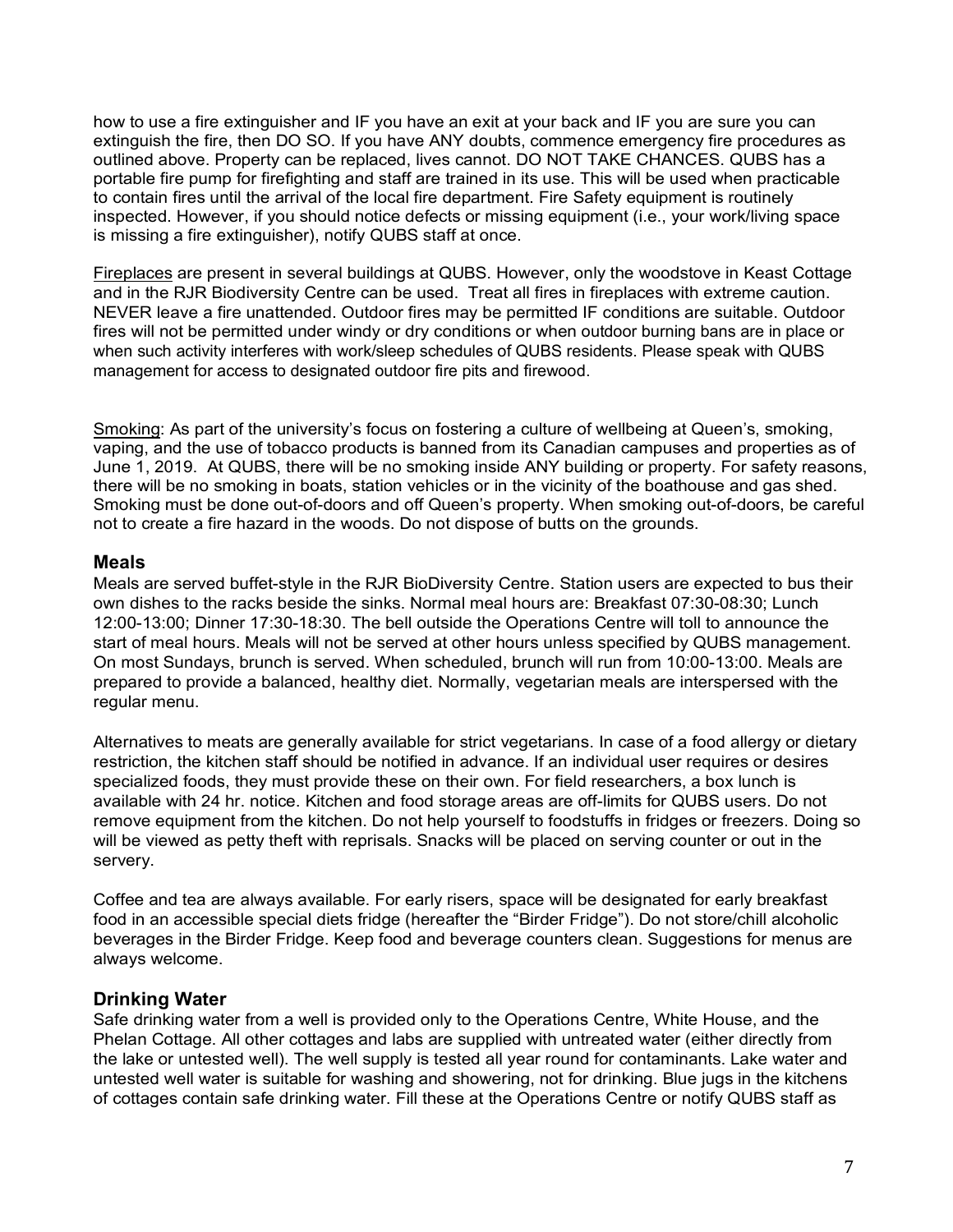required.

#### **Refuse Disposal**

Water-borne disposal (toilets, sinks, showers) in living accommodations ends up in septic systems. These systems need to be treated gently. Do not dispose of non-biodegradable material in toilets (no plastic). Do not dispose of paper towels, cardboard or feminine hygiene products in toilets. Do not attempt to flush bulky items. No chemicals to be disposed of in sinks or toilets. Solid waste should be placed in appropriate containers (using clear plastic bags only). Animal material should not be placed with garbage - consult management re burial or alternate disposal. Take care to safely package material, which may pose a handling hazard (e.g. broken glass, razor blades, pipettes). Do not dispose of chemicals in garbage. A wide variety of materials is locally recyclable. QUBS actively participates in these programs and encourages all users to co-operate in this effort. A recycling shed is located near the workshop. Compost containers are found in the Operations Centre. Please deposit non-animal food scraps for composting. This is a good way to reduce the volume of waste destined for landfill sites and produces an ecologically valuable-end-product.

# **Chores**

To defray costs of board, QUBS users can elect to perform a designated duty. This co- operation also helps us keep costs to a minimum by reducing labour costs. For a reduction in fees, expect a maximum of 5 hours per week in the performance of duties. Duties will be scheduled and assigned by the Operations & Stewardship Manager. Of necessity, most chores involve dishwashing and associated Operations Centre cleanup, though other duties are possible. Chores should not interfere with research, so various duties and schedules may be assigned to mesh with research time commitments. It is your responsibility to find a substitute if you are unable to perform duties on schedule. QUBS housekeeping staff attempt to keep common areas clean. However, housekeeping in individual accommodations and laboratories is the responsibility of the user. In multiple-user accommodations (e.g. Curran Cottage), a committee of users should co-operate in keeping common areas clean and tidy. In areas such as the White House which has general-use bathrooms and common areas, the residents have primary responsibility for housekeeping which is supplemented by QUBS staff as necessary. Simple things like removing outdoor footwear at entrances and mopping up spills as they happen will greatly assist with keeping QUBS buildings clean and tidy. In the Operations Centre, regulars should keep a pair of indoor shoes for use exclusively inside the building. In general, users will consistently assist with housekeeping by applying the rule of thumb: "Leave it at least as clean as you found it."

# **Swimming**

Swimming areas at QUBS are unsupervised with is no lifeguard provided. Swimming is entirely at your own risk. Do not swim alone, after dark or while impaired. There are two swimming areas used at QUBS. Different levels of swimming ability are required for each area. Keast's Beach is good for children under adult supervision and for weak swimmers. Use of the beach area is sometimes restricted so as to not interfere with ongoing research projects on nesting fish. The diving board area, with its deep water, should only be used by competent swimmers. Safety equipment (throw rings and ropes) are placed by swimming areas. Do not remove or play with safety equipment. Be advised that the area off the diving board is a channel heavily used by boat traffic. It is dangerous to swim far out from shore or back and forth across this channel. There are inherent dangers in recreational swimming. *Be safe*. *Recognize the hazards*.

# **Boating**

QUBS owns and maintains a fleet of boats. These are NOT for general use. Rather, they are leased to investigators as research tools. Boats are fundamental research tools to field researchers. In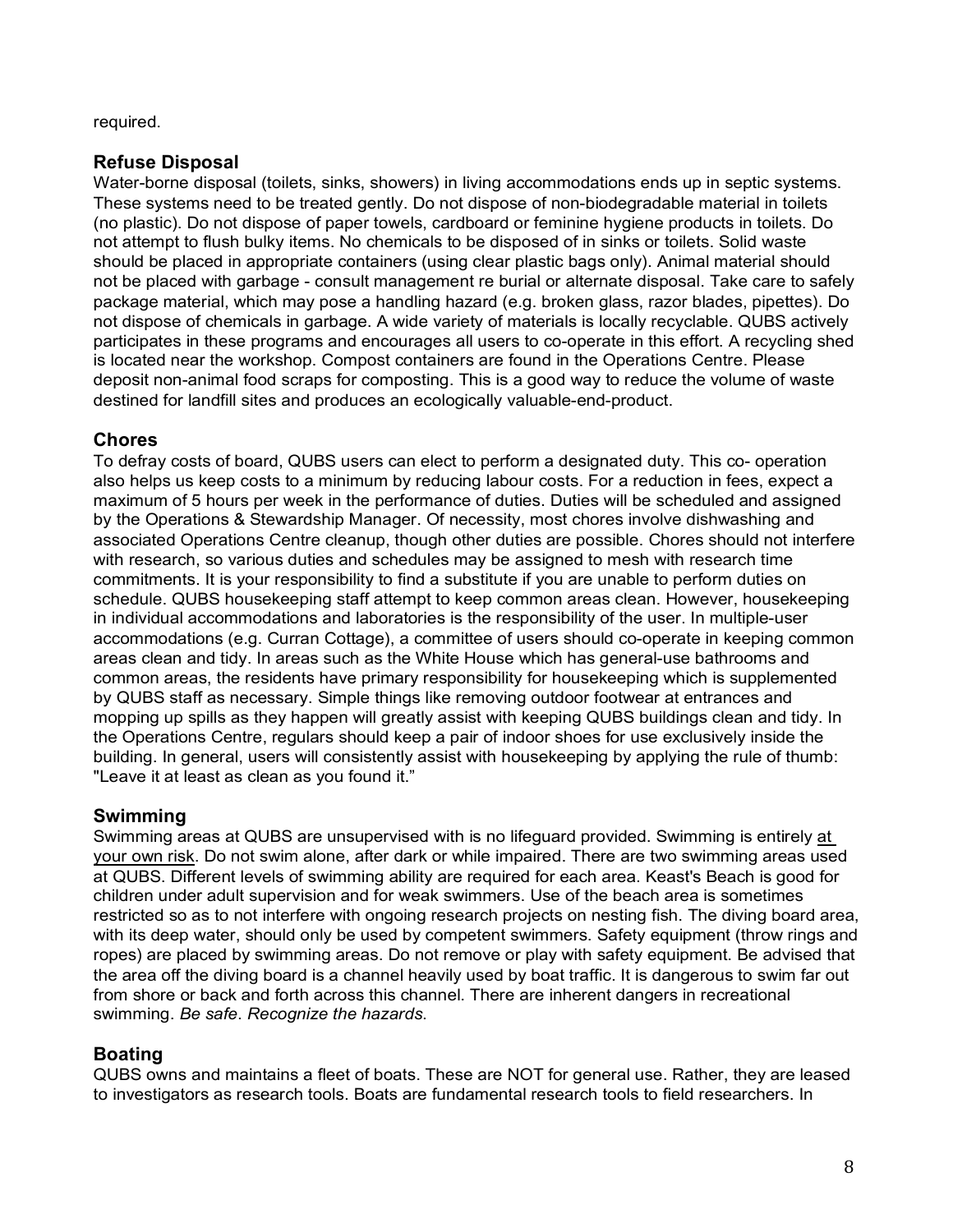addition, they are expensive tools and in inexperienced hands, very dangerous.

*Research Use*: When a boat is leased to a researcher, that boat is for exclusive use of that researcher and his/her assistants for the duration of the lease period. All users must have a *Pleasure Craft Operator Card*. QUBS requires this proof of competency of all motorboat users before permitting motorboat use. Before a boat is turned over to a researcher, a training session is required of all potential users. This session will ensure that users have a basic knowledge of boating safety, "rules of the road," minimum safety equipment required, operation of outboard motors, hazards, signout sheets and security arrangements. QUBS provides the minimum safety gear for QUBS boats. All outboard motor boats require, by law, a life jacket or approved personal flotation device for each passenger, a set of oars, an anchor with 15 metres of line, 15 metres of buoyant heaving line, a bailer or manual pump, a sound signaling device (whistle) and a watertight flashlight or 3 flares. Life jackets (PFDs) are provided inside the boathouse. A PFD must be worn at all times while operating a boat. Oars, bailing cans and safety kits are kept inside the lower level of the boathouse. Boat users must be certain that this minimum safety gear is present each time the boat is used. QUBS provides a lock and chain for each boat. Boats are to be kept locked when not in use. Locking prevents unauthorized use or theft of equipment. Each boat is identified by individual number and docking space. A sign-out sheet is also assigned for each boat. As a safety precaution, boats must be signed out each time they leave the dock. Lab members and QUBS staff will know who has the boat at any given time, where they went and when they expect to return. If, for any reason, the boat fails to return at the indicated time, a search can be initiated. Boats and motors are expensive research equipment. If your boat or motor needs servicing, notify management immediately. Tie boats securely at the dock so they cannot be damaged by contact with other boats, the dock itself or other equipment. Do not leave boats on shores subject to wave action - this will wear the hull. Keep speeds to reasonable levels. No racing or horseplay in boats. You are responsible for your actions as operator of a motor vehicle. You are also responsible for damage caused by the boat's wake. Keep an eye on weather conditions. It is dangerous to be out in small craft during windstorms, thunderstorms and during periods of cold air and water temperatures. A numbered gas tank is provided with each boat. NEVER SWITCH GAS TANKS. This will damage equipment. QUBS staff will fill your gas tank upon request. The cost of gasoline and oil are built into the rental boat rental fee. Use of boats may be denied, or revoked, to anyone operating a boat in an unsafe manner.

*Recreational Use*: QUBS canoes may be available for recreational use. Users must be familiar with boating safety and use of canoes. Canoes require the following basic safety equipment: a lifejacket for each person, paddles, 15 metres of buoyant heaving line, a bailer, and a sound-signaling device (whistle). Be sure that these are in the canoe each and every time it is used. Wear PFDs when using canoes. Canoes belonging to the station must be signed out, refer to the number on the side hull of the canoe for reference. Do not use private canoes without the permission of the owner. Always let someone know where you are going and when you expect to return. Outboard motor boats must not be used for recreational purposes without permission. Generally, QUBS outboard motor boats will not be available for recreational uses. In the event that a boat is made available for such uses via permission of QUBS management, proof of competency must be provided by the operator, as above.

*Teaching Use*: Special care must be taken when operating boats for teaching purposes. Operators must be trained in boat safety and operation and ideally possess the MEDA3 level certification and at minimum have a Pleasure Craft Operator's Card (maximu 6 pasengers). New Transport Canada regulations class our pontoon boats as small commercial vessels and strict standards, including special safety requirements come into play for these boats. QUBS pontoon boats must not exceed 6 passengers under the Operator's Card, for greater than 6 but less than 12 passengers, the Small Vessel Operator Proficiency (SVOP) is required. Large craft with many passengers are difficult to handle and require practice and good judgment. When unskilled users are involved, QUBS staff will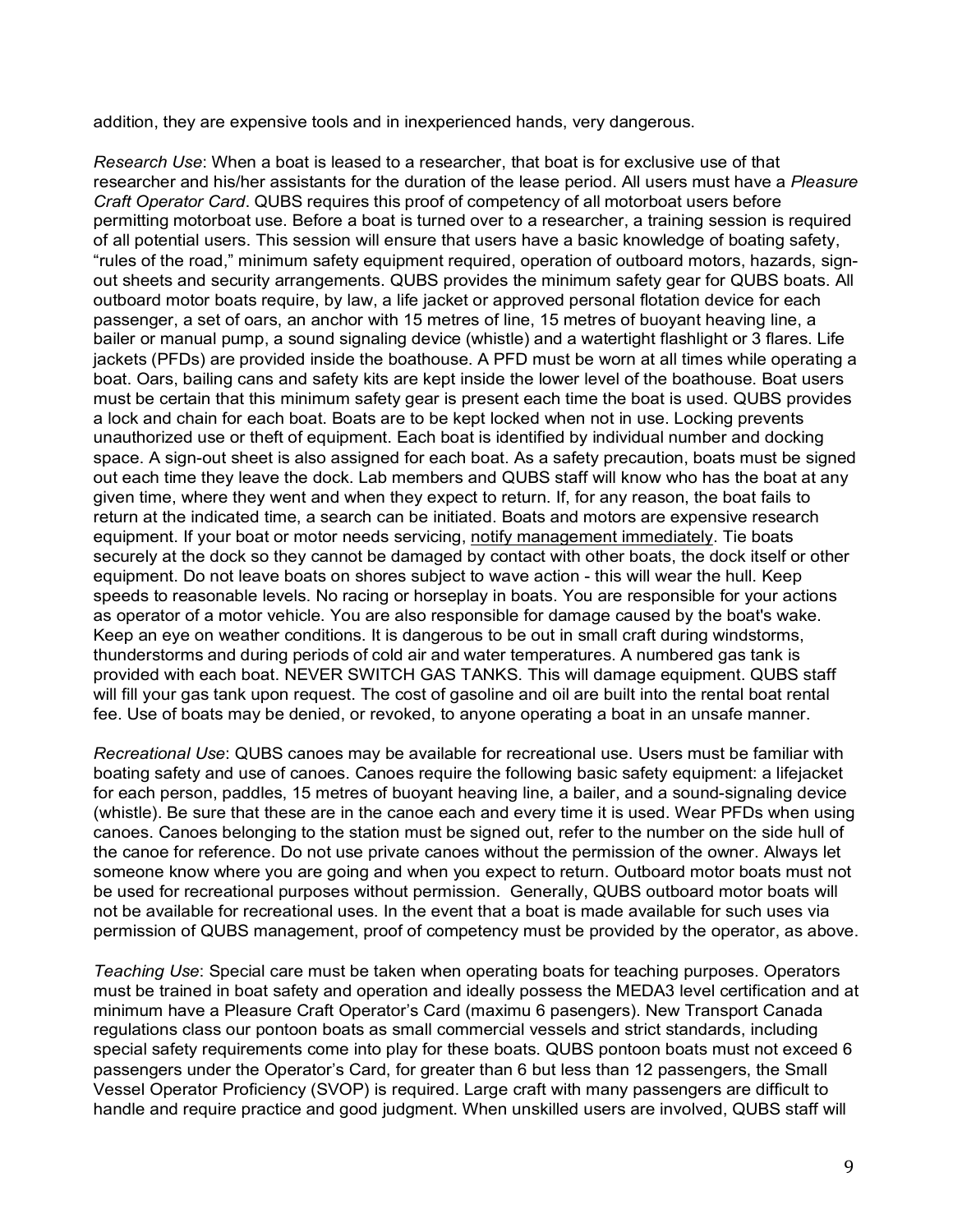pilot boats for teaching purposes. Operation of boats requires special caution. There are many hazards in Lake Opinicon, especially drowned lands and Rideau Canal traffic. Operators are responsible for their actions and the minimum safety equipment. Misuse, abuse or dangerous operation of any QUBS boat will not be permitted.

#### **Accident or Injury**

Principal investigators are responsible for ensuring safe working conditions for their graduate students and assistants. QUBS management MUST be notified immediately of ANY accident or injury sustained while on Queen's Property. QUBS Management can assist the Principal Investigator with accident reporting (Institutional and WSIB). First aid and transport for medical attention can also be arranged by the Managers. In serious instances, do not wait for the Managers, call an ambulance via 911 immediately. QUBS staff endeavour to provide a safe environment at the field station. QUBS staff will work with Principal Investigators to ensure safe working conditions. If users note deficiencies, hazards or unsafe conditions, report these at once to QUBS Management. Do not attempt repairs yourself. First aid equipment (including epi-pens) are provided in the Operations Centre. These are inspected regularly. However, if required items are used up or missing, notify QUBS Management. Even small injuries benefit from prompt attention. Many QUBS users may have qualifications in first aid, CPR, lifesaving or other skills. Please advise QUBS Management of special training you have.

*Laboratory and Field Safety Projects*: QUBS management is concerned that all projects be carried out with appropriate safeguards. There are risks in laboratory and fieldwork. It is imperative that risks be assessed, that everyone affected be made aware of these risks and that everything possible be done to minimize these risks. Under the Off-Campus Activity Safety Policy (OCASP), Queen's-based Principal Investigators must develop a group-specific risk assessment and field operations plan, which governs field activities of the group with safety of all in mind. This plan must be approved by the Chair of their respective Departments and a copy should be filed at QUBS. Principal Investigators must work with QUBS staff to ensure that a safe working environment is maintained at QUBS. QUBS activities must conform to the Off-Campus Activity Safety Policy of Queen's University: http://www.safety.queensu.ca/ocasp/. Radioisotopes and any genetically-modified organisms (GMOs) are inappropriate for research at QUBS. These may not be used in projects without an extensive review and approval process. Proposals involving work with hazardous chemicals must be reviewed with the Director or Management. Provisions must be made to ensure that appropriate safety data accompanies every chemical brought to QUBS. Material Safety Data Sheets (MSDS) are available on-line for all chemicals, and users should be familiar with how to access this information. Provision must also be made for disposal of waste chemicals. No chemical disposal will be allowed by dilution, flushing down drains or dumping on site. Principal Investigators will consult with QUBS Management to discuss details of chemical lists, labeling, MSDSs, storage on site anddisposal.

*Training & Safety Equipment*: It is the responsibility of the Principal Investigator to ensure that his graduate students and assistants are trained in laboratory safety and receive Workplace Hazardous Materials Information System (WHMIS) training when working with chemicals or biohazards. Furthermore, it is the responsibility of the Principal Investigator to ensure that they and their workers are provided with laboratory (e.g. protective clothing and equipment) and field safety equipment appropriate to the work. Eyewash stations are provided in QUBS labs and inspected regularly.

*Chemical Storage*: Researchers must only bring the minimum necessary to QUBS. Each lab must maintain a list of all chemicals on-site. At the end of season, remaining chemicals must be removed back to the home university/lab. No chemical will be present in open labs in containers exceeding 1 litre in size. No chemical will be present in flammables cabinet in volume exceeding 4 litres. Flammable chemicals must be stored in the yellow flammables cabinet inside the lower Brown Lab.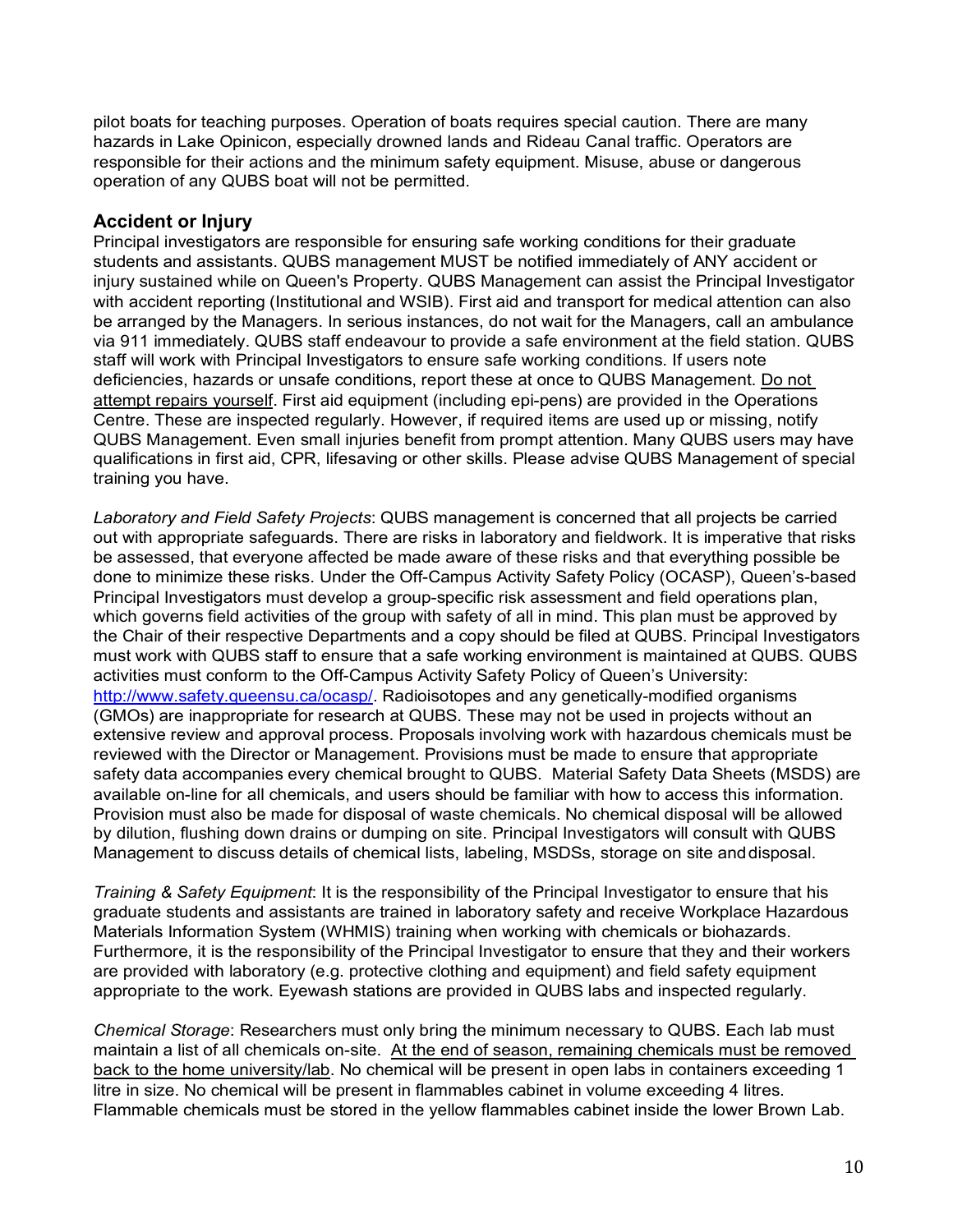No flammable chemicals will be stored in regular refrigerators because of the risk of explosion. Refrigerators and freezers must be identified as chemical storage or food and beverage storage, not both. Do not store incompatible chemicals side by side.

*Disposal*: Wide-mouth disposal containers are available for liquid chemical disposal. QUBS Management will arrange to have these picked up and taken to Queen's Health & Safety for disposal. Hazardous waste must be clearly identified as to contents and Principal Investigator.

# **Workshop**

Over time, QUBS has built and equipped a workshop with wood- and metalworking tools. Use of the workshop is available to all QUBS users. All users must be trained by QUBS staff in proper and safe use of shop equipment. A training session will include functions of equipment, safe use, safeguards, protective safety equipment etc. Shop projects must be discussed with QUBS staff in advance. This will allow scheduling of necessary training, minimize conflicts of equipment use and enable fair access. In addition, QUBS staff have considerable shop skills, which will benefit most shop users. Time-permitting, QUBS staff may be available to undertake projects on behalf of researchers. Tools may be borrowed from the workshop for short periods of time. All tools must be signed out and returned promptly. For routine work with common hand tools, a tool cabinet, stocked with simple tools, is available outside of the garage beside the front entrance doorway. Workshop equipment can be extremely dangerous. Untrained users will not be allowed to operate equipment. Protective safety gear must be worn. The workshop will normally be locked unless QUBS staff are at hand.

# **Mail**

The correct mailing address for QUBS is:

Queen's University Biological Station 280 Queen's University Road RR # 1 Elgin, Ontario K0G 1E0.

Mail is normally collected from the mailbox on a daily basis and made accessible in the RJR Biodiversity Centre. Mail received is placed by order of last name on the back counter inbox located in the servery beside the milk cooler. Outgoing mail can be dropped off at the mail boxes in Chaffey's Lock, or at the Canada Post office in Elgin.

# **Telephones**

The main line connects to phones in the Biodiversity Centre. These phones are primarily for business calls and for incoming calls. These telephones are programmed for local calling only. Users are not allow to use the station phone for personal calls, unless prearranged with QUBS Management.

The main number at QUBS is: (613) 359-5629.

Anyone answering phones is expected to assist the caller in locating the person called or in taking a decipherable message. Messages should be posted on the bulletin board in the lodge.

# **E-mail /Internet Access**

Our local area network (LAN) in the Operations Centre links all of the computers on site. This LAN at QUBS is linked to the outside world via a broadband wireless link. Furthermore, the Operations Centre, Brown Lab, Library, Whitehouse, and Phelan Cottage are served by a wireless link to the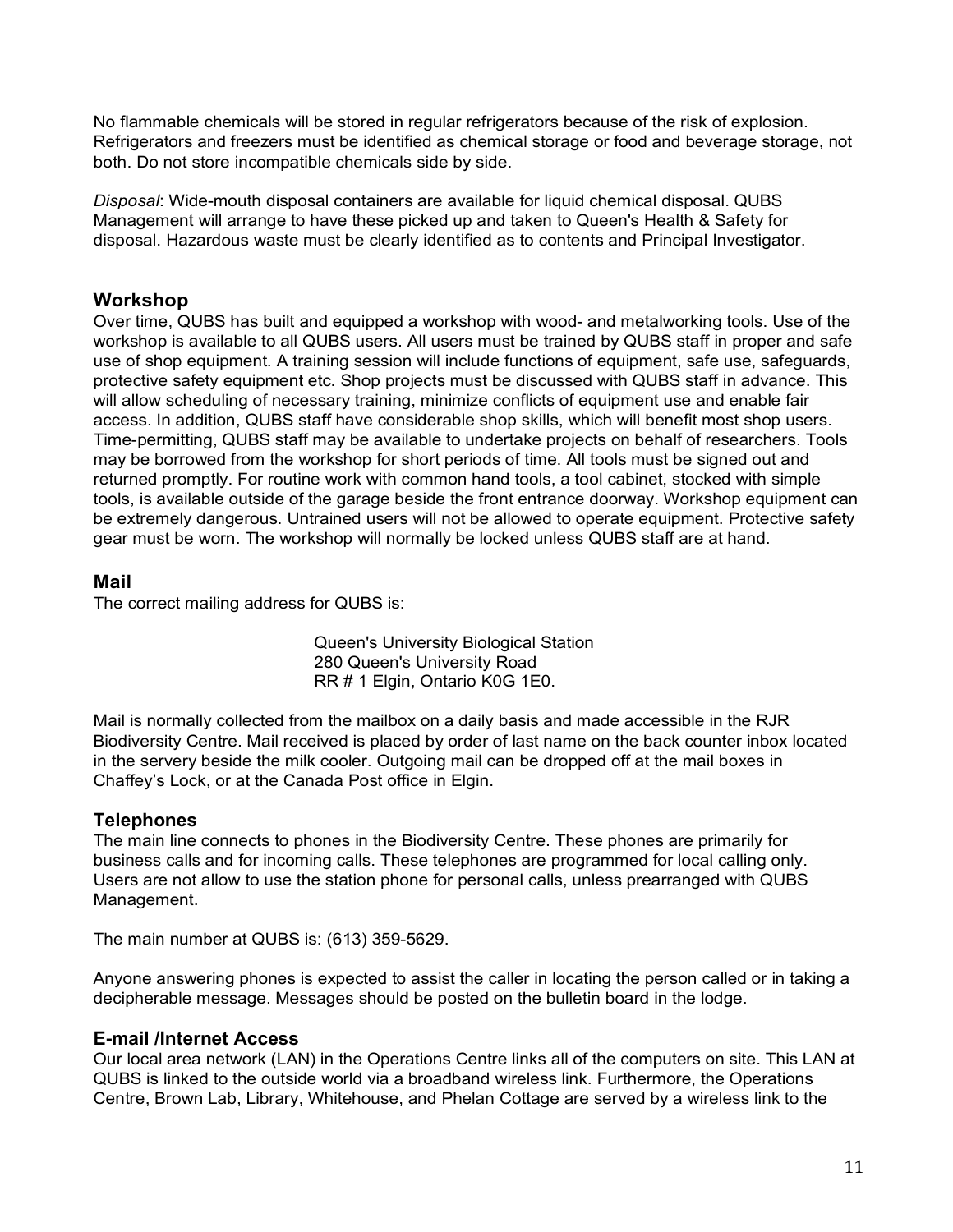LAN. E-mail and internet can thus be accessed through computers in the computer room of the Operations Centre or by using your own computer linked to the LAN by cable or wireless (User name: guest; Password: Biostation).

#### **Fees**

Fee schedules for the year are printed in the Annual Report and Newsletter (and are available on QUBS website). A summary is posted on the notice board in the lodge. Most fees are based on the user-pay principle. A detailed description and breakdown of fees can be found on the QUBS website,

# **Basic Services**

Fundamental services (water supply, septic systems, electrical supply, heat, telephones, wifi, etc.) are the direct responsibility of QUBS management. Point out problems or concerns as they arise. Do not attempt repairs yourself. Be advised that many of these services are buried. Do not drive stakes/posts/poles or excavate without consulting QUBS management. As QUBS is trying to become as 'green" as possible, users should try to conserve energy by minimizing use of basic services. Do not waste water, electricity or heat.

# **Alcoholic Beverages/Drugs**

Queen's University and Ministry of Labour regulations prohibit alcoholic beverages in workspaces (Operations Centre, workshop, aquarium or labs). However, alcoholic beverages are permitted in individual residences. Keep bottles and cans out of plain sight. Even a few empties in plain view give the wrong impression to visitors to QUBS. There is zero tolerance for illegal drugs at QUBS or on QUBS properties. Smoking or vaping of cannabis is prohibited on the Queen's University campus, unless approved for medical or research use, as per the university's Interim Smoking of Cannabis Policy and existing Queen's policies about Smoking on Campus. It is expected that QUBS users will behave in a sensible and decorous manner at all times.

#### **Road**

The access road into QUBS is narrow, winding and has several blind corners. QUBS users must use extreme caution when using this road. The access road into QUBS is available only through a restrictive lease agreement. Speed limit signs must be obeyed. Violations of these conditions could mean loss of access. The volume of traffic by QUBS users dictates that special caution be exercised in using the roads of the field station. Children, walkers, runners and bicyclists share these roadways. Near buildings, slow speeds will reduce the amount of dust created and minimize hazards. Operate all vehicles with utmost care.

#### **Parking**

To maintain access to all buildings for users, maintenance vehicles and emergency vehicles, vehicles should not block roadways, ramps, driveways or access to any building. Most vehicles should be parked in the lots next to the workshop. If engaged in early morning or late night research work, please park vehicles as far away from residences as possible. Cottage dwellers may park near their residences on provision that doing so will not block direct access. No parking anywhere on the loop down to the boathouse. Stopping to load or unload equipment is permitted. After these operations are completed, the vehicle must be removed to a designated parking area.

#### **Co-operation Among Users**

All QUBS users should respect the need for integrity of research projects and make every effort not to disturb other research efforts. In addition, every QUBS user has the right to privacy and nondisturbance. Be aware that not all users operate by the same schedule. Do not disturb others trying to sleep. Immediately cease disruptive activities upon peer request or when directed by QUBS staff.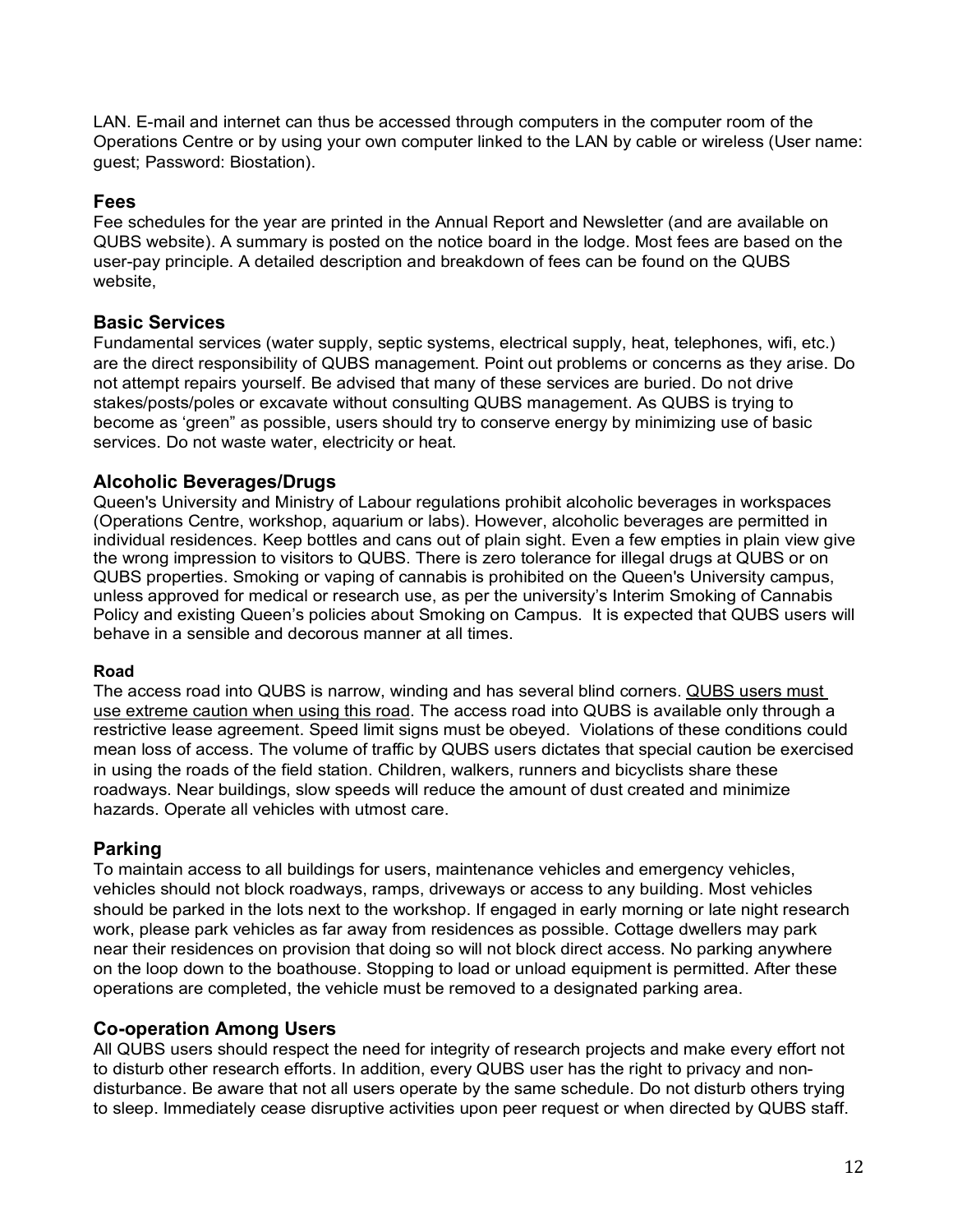Research/teaching activities always have priority over recreational ones.

#### **Pets**

No pets are permitted at QUBS.

#### **Seminars**

There is a Wednesday evening seminars-series offered from May through August from 19:00 to 20:00.

#### **Principal Investigator and General Meetings**

On occasion QUBS may hold meetings to allow discussion of policy and operation of QUBS. Input from major users may be sought by email as well. Also from time to time, QUBS may hold general user meetings to discuss plans for events, policy, procedures, and to receive feedback from users.

# **Visiting Scientist**

On occasion we may have financial means to support a visiting scientist (e.g. via the J. Allen Keast Field Biology International Exchange Fund for Australian Scientists). Intended to bring an established researcher, who might not otherwise spend much time at QUBS, to the field station, the program adds an extra dimension to life at QUBS. The Visiting Scientist will be expected to offer seminars on their research and directly interact with QUBS users throughout his/her stay.

#### **Open House/Community Newsletter**

Each summer, QUBS hosts an Open House day and distributes a Community Newsletter. These efforts are directed at promoting a greater interaction and understanding between QUBS users and the local community. Users are expected to co-operate in these valuable programs. The Open House is usually held on the last Sunday in June and open to the public from 1200-1500 hrs. Researchers should prepare a display of projects and/or assist with tours. The Newsletter is prepared in consultation with researchers and distributed to households throughout the area, providing contact with those unable to attend the Open House.

# **Annual Report and Newsletter**

QUBS staff prepare this report to document research and teaching activities. It is distributed to Queen's administration, QUBS users and supporters (also available on QUBS website). The report provides a valuable reference to past projects, personnel and publications. In addition, the newsletter portion outlines major events at QUBS each year, including acquisitions, improvements, significant events in the personal lives of users and trends in use. Each researcher is invited to provide material for inclusion in the report. A brief summary of research, the project or thesis title, supervisor (if applicable), list of assistants and list of publications resulting from this work should be submitted.

#### **Website**

The QUBS website has a variety or resources for users including species lists, species accounts, blog spots, data archives, maps.

# **Public Relations**

Research and teaching activities take QUBS users to many parts of the lake and surrounding areas. User activity is often conspicuous and generates curiosity in observers. In the field, you are seen as a representative of the university, QUBS and researchers/teachers in general. Be certain that your observable behaviour in the field is beyond reproach. Make sure that you acquire proper permits for work, ask permission for access to private property and are courteous and careful in field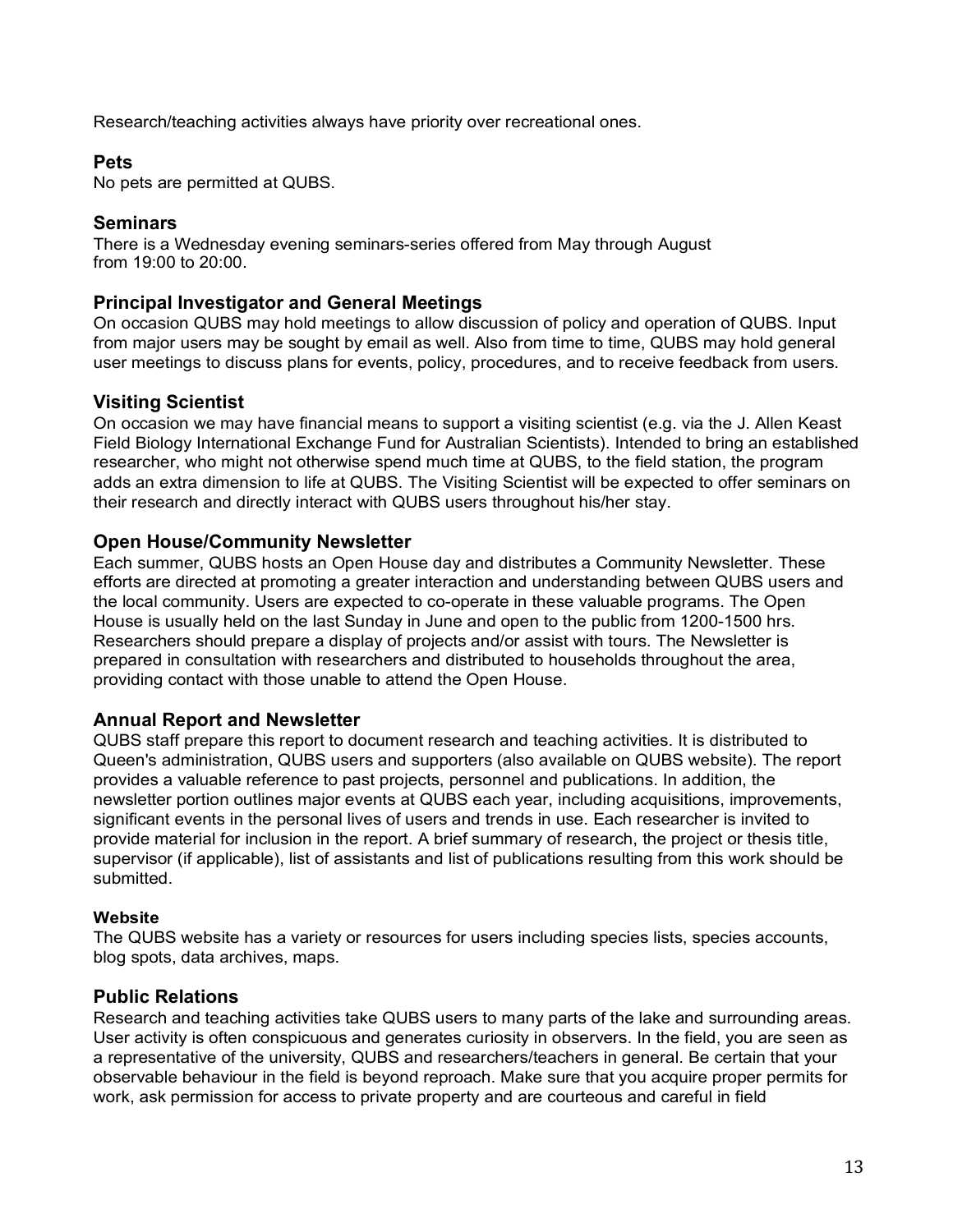operations. Always remove research paraphernalia from study sites after completion of a study (**especially flags, markers**). Be prepared to respond politely to queries from curious observers. Encourage keen locals to attend the Open House, weekly seminars or outreach events. The position of the field station in the community and its ultimate survival as a productive research/teaching environment depends on a good working relationship with local individuals and interests.

#### **Harassment/Discrimination**

Queen's University has a comprehensive policy and process for dealing with complaints of harassment and discrimination. This includes sexual harassment, physical or emotional harassment, discrimination on the basis of sex, race, visible minority or religion and conduct that interferes with your dignity or privacy. Contact the Director or Management for further information concerning harassment/complaint procedures or see:

> https://www.queensu.ca/secretariat/policies/senate/harassmentdiscrimination-complaintpolicy-and-procedure

#### **Weapons Policy**

In the interest of safety, Queen's University does not normally permit weapons on campus. This same stricture applies to QUBS and its properties. See www.queensu.ca/security/news/weappol.html for full details.

#### **Research Properties**

QUBS owns extensive tracts of land, which are available for a variety of research/teaching purposes. Particular needs should be discussed with QUBS management.

#### **Equipment**

*GPS/GIS*: QUBS owns two Trimble GPS backpack units with submetre accuracy and real-time correction capability. In addition, two hand - held units are available. This equipment can be made available for use in teaching and research programs. QUBS also has a depth recorder, which can be coupled with the GPS units. Available software enables production of detailed maps on site. Contact QUBS management to discuss use of this equipment. QUBS is developing a GIS archive which will store available information about QUBS properties and neighbouring lands. The system uses AutoCad Map, ArcView and ArcInfo platforms and is housed in the lower Operations Centre. Contact QUBS management for further details and access.

*AudioVisual Equipment*: QUBS has a data projector and laptop for presentations. A flat-screen monitor is installed in the Operations Centre foyer for information purposes. Contact QUBS management for details.

*All-Terrain Vehicle (ATV):* QUBS has two ATVs for occasional use by researchers; some researchers also have ATVs. These vehicles are intended to permit access to remote sites, especially when a large amount of equipment is required. These ATVs are not toys and are not for recreational use. Use of an ATV requires special training and careful handling. QUBS staff will provide a general use and safe operation tutorial, and users will have to pass a test based on safety materials obtained from the 4H clubs or equivalent. Helmets must be worn at all times. Joyriding, racing or handling the machine in a dangerous manner is prohibited. Care must be taken not to damage trails, paths or shorelines when in use. Operation of an ATV must not conflict with other research uses of QUBS properties. Contact QUBS staff for access to an ATV and to schedule training/testing sessions beforeuse.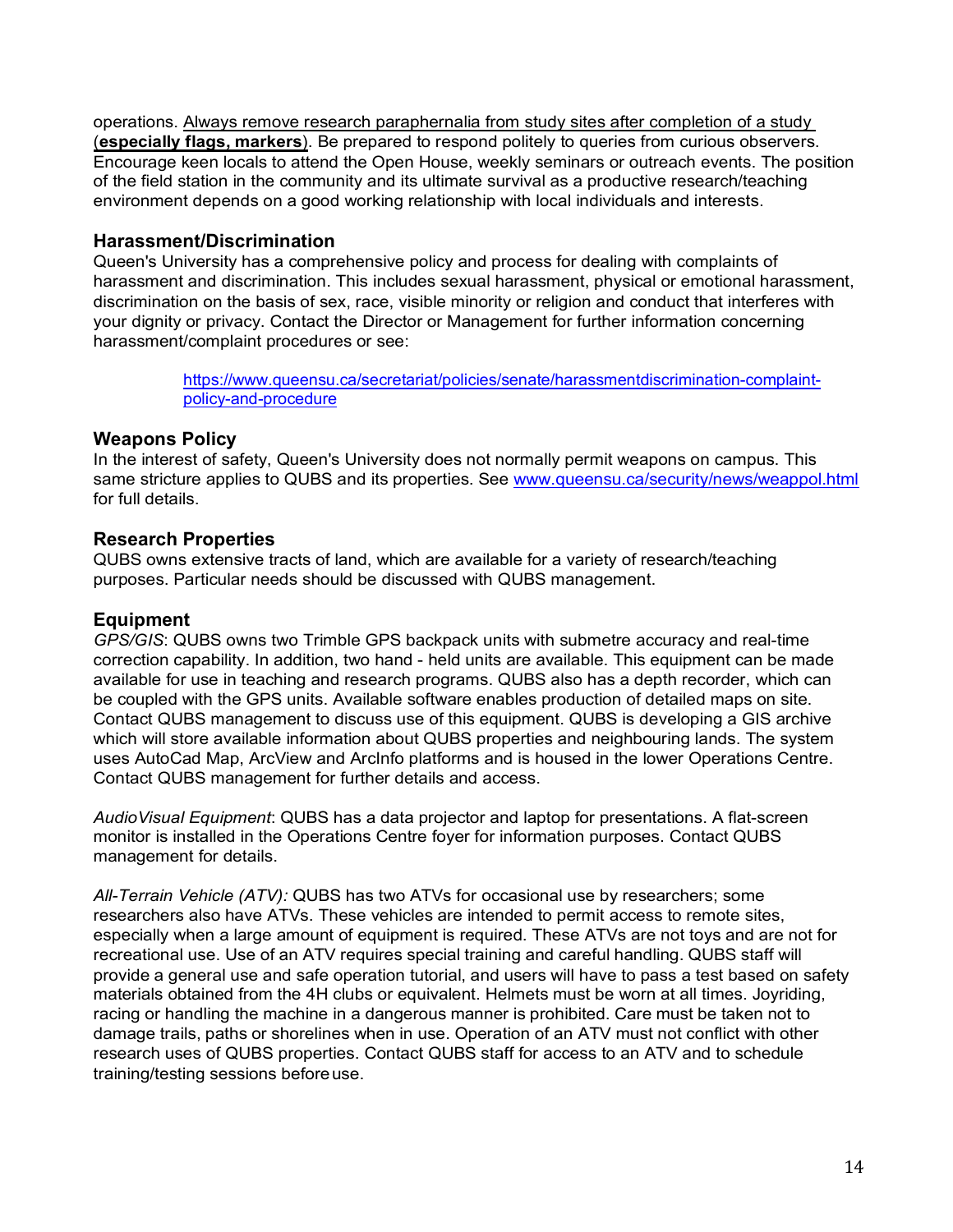*Aquariums:* A variety of tanks for holding fish or for experimentation or observation is available at QUBS. Tanks can be supplied with lake or well water, warm or cold water, and oxygen (air). Individual experimental rooms can be assigned. Discuss needs with QUBS management.

*Library Materials*:. The Jack Hambleton Library provides quiet study space, basic reference materials, field guides, and some runs of journals. QUBS has a reasonably complete collection of theses resulting from fieldwork at the field station. Library materials are not to leave the building.

*Weather Stations*: We have a network of satellite-linked climate stations at QUBS. Inputs are recorded for air, soil and water temperatures, relative humidity, rainfall, windspeed, wind direction, solar radiation, and barometric pressure. Data are available on-line and from our data archive. See QUBS management for details.

*Computers*: For general use, several PC's and a networked printer/photocopier is available. QUBS users can gain access to the internet/network at QUBS or can link a computer to the local area network at QUBS - see staff for details. ArcGIS is installed on a dual-processor computer in the Operations Centre. Check with QUBS staff for access to this machine. Some software is available for general use. Consult with QUBS staff to determine what is available. You will need to provide your own data storage.

*Storage Building*: There is storage for extraneous lab gear when not in use. Small equipment must be containerized and labeled before storing. The storage building is kept locked - see QUBS staff for access. Storage plans must be made with QUBS Management if lab gear/equipment is to be stored at QUBS long-term. If equipment/gear are left without notice it may be disposed of or re-purposed for others to use. All lab gear/equipment must be labeled with who they belong to (full name, affiliation, supervisor) prior to storage.

*Insect Collection*: In the collections room(s) of the Jessier V. Deslauriers Centre for Biology, QUBS has a basic reference collection of local insects. Researchers interested in using or contributing to the collection should contact QUBS staff.

*Herbarium*: As of 2014 the Fowler Herbarium is part of QUBS. With over 140,000 specimens it provides a wonderful resource for teaching and research. For access please consult QUBS Senior Manager or the Opinicon Operations & Stewardship Manager

*Photocopier*: A photocopier is available in the common lower floor area of the Operations Centre. Record the number of copies produced in the logbook. You will be billed for each copy. Photocopying is subject to HST.

*Specimen Freezers*: For storage of frozen specimens, two freezers are available. Both are located in the basement of the White House. Consult with QUBS management concerning use of these freezers. Do not use for storing foodstuffs. Storage plans must be made with QUBS Management if specimens/samples are to be stored at QUBS long-term. If specimens/samples are left without notice they may be disposed of without warning. Always label specimens/samples with who they belong to (full name, affiliation, supervisor).

*Liquid Nitrogen Dewars*: Two Dewar units are available for ultracold storage of specimens. A 21 litre container with 9 small containers is available for field use, short - term storage and transportation. A 47 litre container with 6 large containers is available for long - term storage. Principal investigators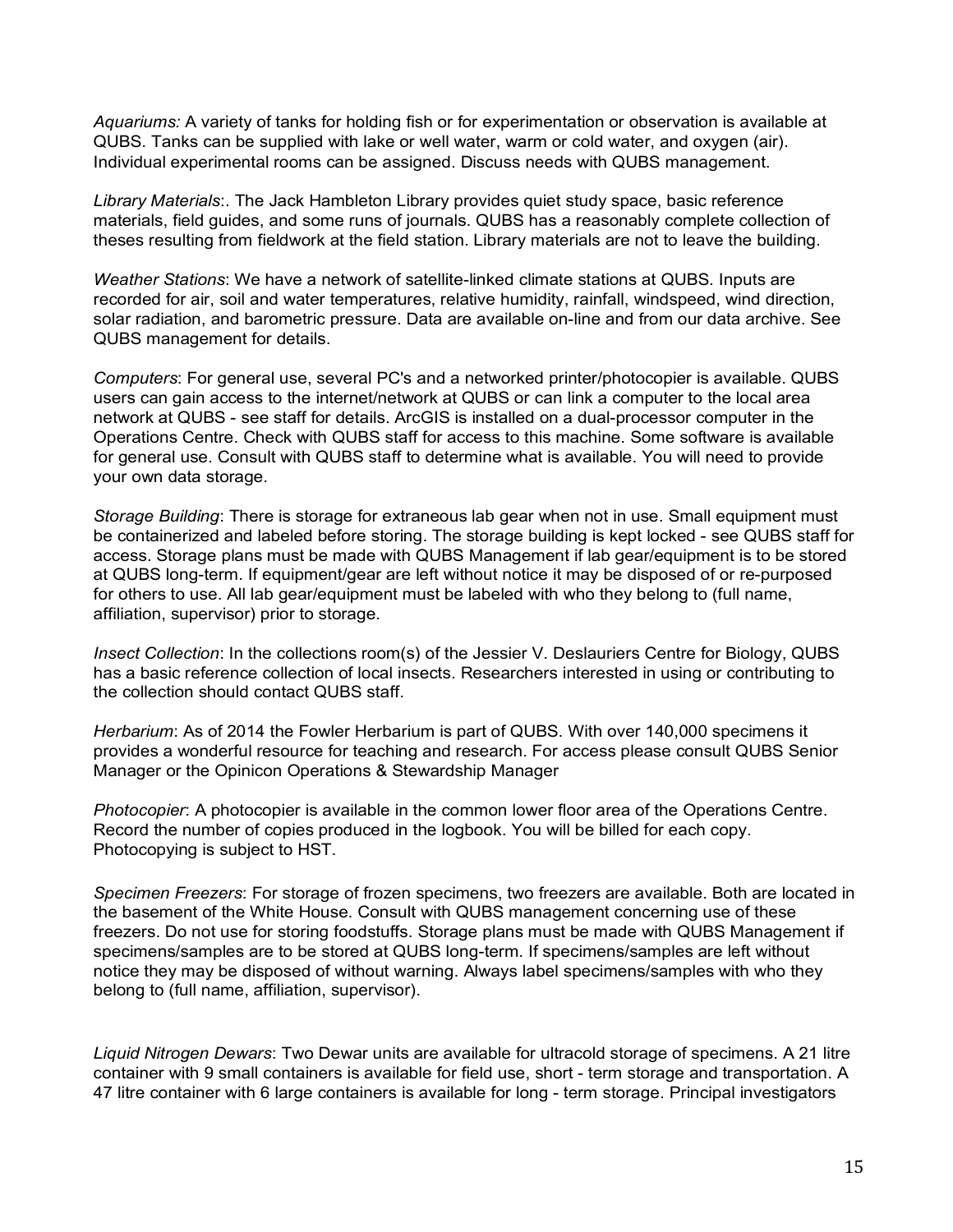using Dewars will be charged for the liquid nitrogen used to fill these containers. For use of Dewars, contact QUBS management.

*Optical Equipment*: QUBS has a few microscopes available for use on-site use. Presently, we have four compound microscopes (light microscopy capability), 10 dissecting microscopes and one quality teaching-head dissecting microscope. In addition, a dissecting 'scope and a compound 'scope are available which are fitted with cameras for teaching and research purposes. We also have a microscope - mount digital camera, which can be linked to a computer for research or teaching purposes. Also available are binoculars and a spotting scope and tripod. Access to this optical equipment is via QUBS staff.

*Balances*: There is a general-use weighing station in the White House basement lab. A Mettler AE100 electronic pan balance (accuracy to 0.1 mg) is installed atop a marble slab weigh table. Also available is an Ohaus C305 electronic top-loading balance (accuracy to 0.1 g). The former is a precision balance, requiring special care during use. The latter is more durable and should be used for wet weights of specimens etc.

*Other Equipment*: Limited collecting equipment, sound recording equipment, fish nets and traps, insect nets, chest waders etc. are also available by contacting QUBS staff.

*Washer/Dryer*: Coin-operated machines are located in the laundry room of the Operations Centre.